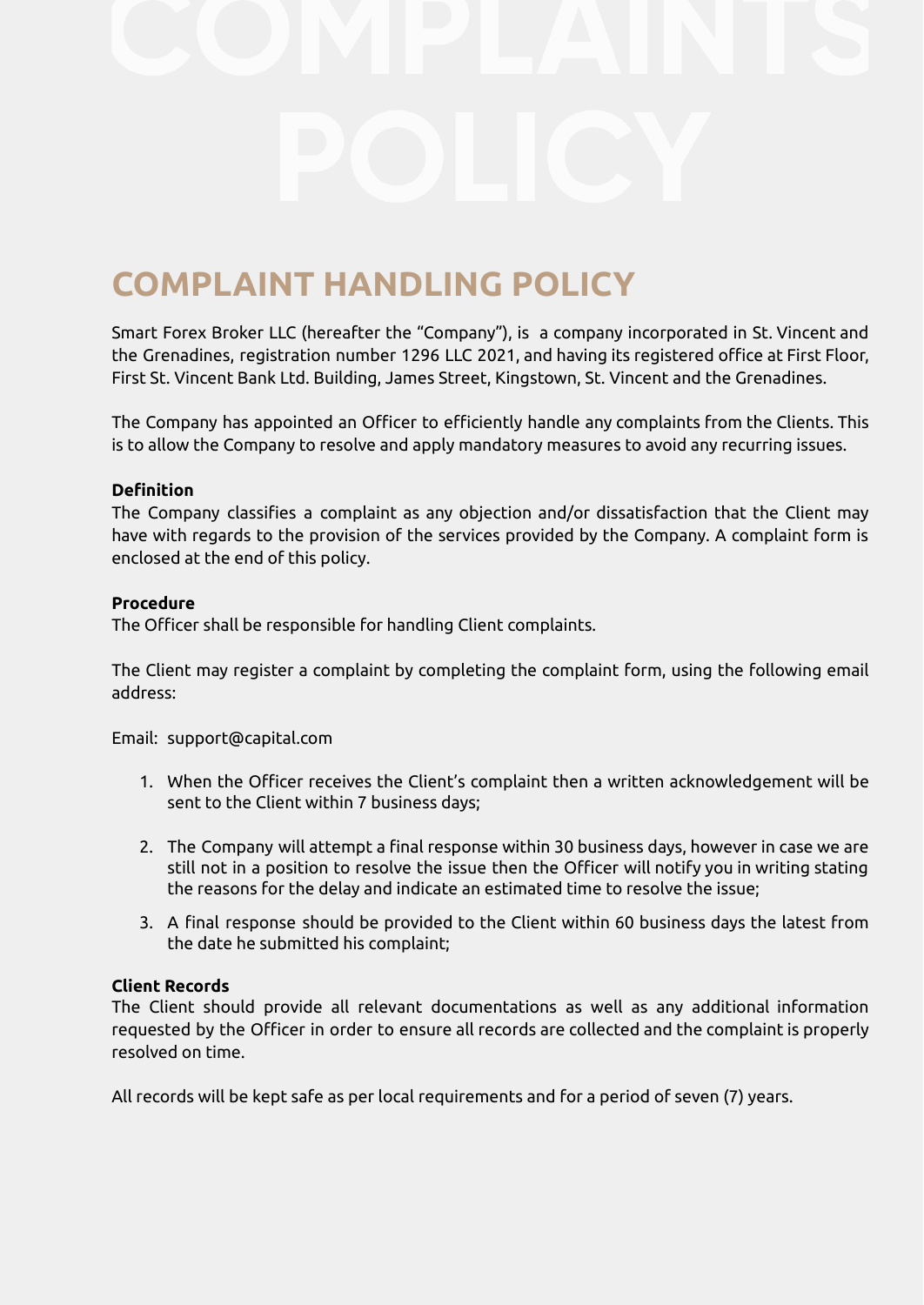[The complaint form can be found in the next page]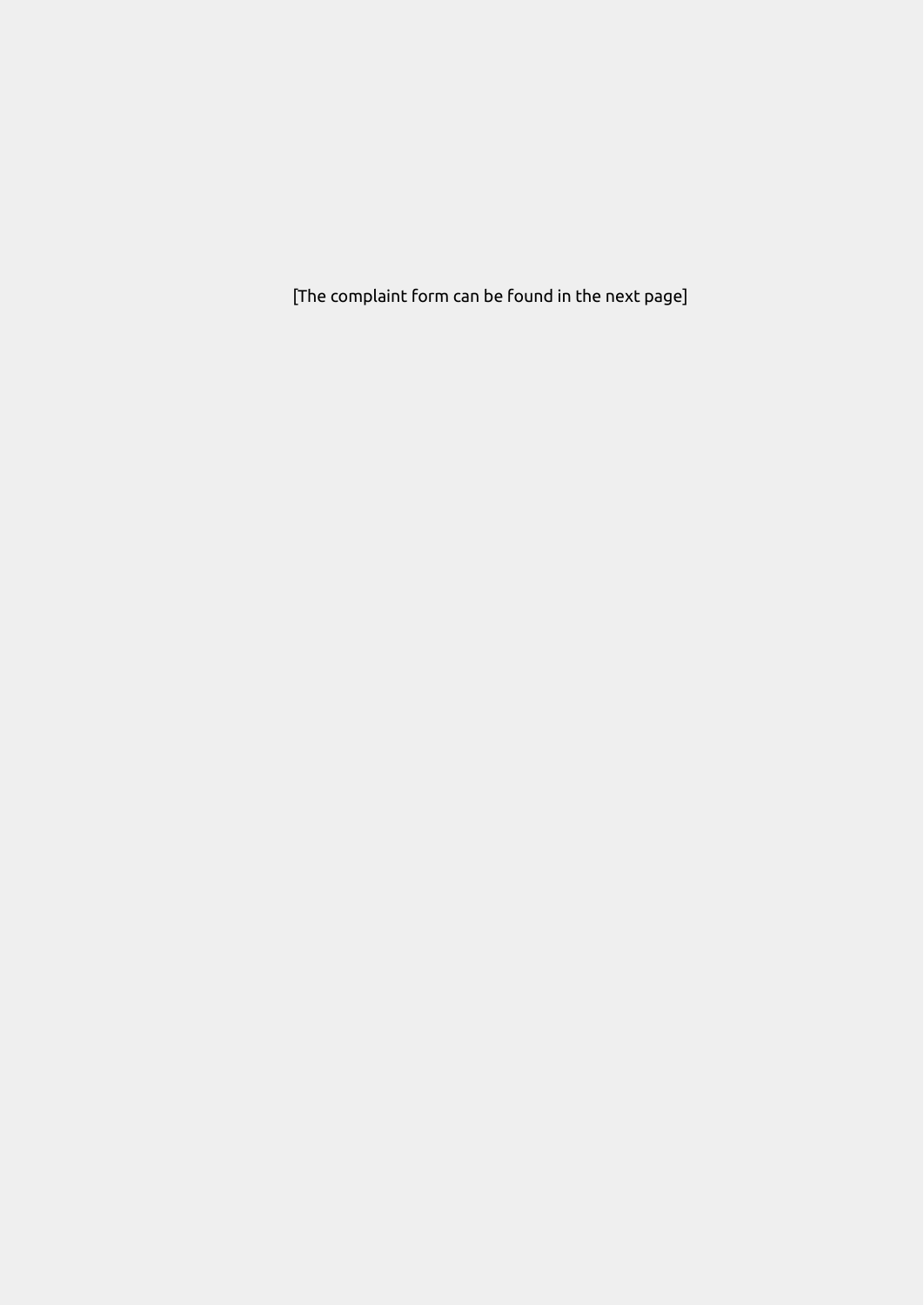# **Complaint Form**

## **A. Client Information:**

| Name:    | Account Number:   |
|----------|-------------------|
| Address: | Telephone Number: |

# **B. Brief Summary of the Complaint:**

Please describe the product or service you are complaining about (*description, evidence, amount and suggested way to be solved):*



*- Please enclose any other relevant documentation that may help us to handle the complaint.*

\_\_\_\_\_\_\_\_\_\_\_\_\_\_\_\_\_\_\_\_\_\_\_\_ \_\_\_\_\_\_\_\_\_\_\_\_\_\_\_\_\_\_\_\_\_\_\_\_

*- Possible documentation to be provided (client statement, correspondence with the Company as well as any other supporting documentation to be requested by the Officer which is relevant to the Client's complaint)*

**Date and place Client Signature** 

| <b>For internal use only:</b>        |                                     |
|--------------------------------------|-------------------------------------|
| Complaint Received By:               | Date:                               |
| Acknowledgement sent to Client:      | $\Box$ Yes - $\Box$ No              |
| Informed Client of initial action:   | $\Box$ Yes - $\Box$ No              |
| Final response provided to Client:   | $\Box$ Yes - $\Box$ No              |
| Holding response provided to Client: | $\Box$ Yes - $\Box$ No - $\Box$ N/A |